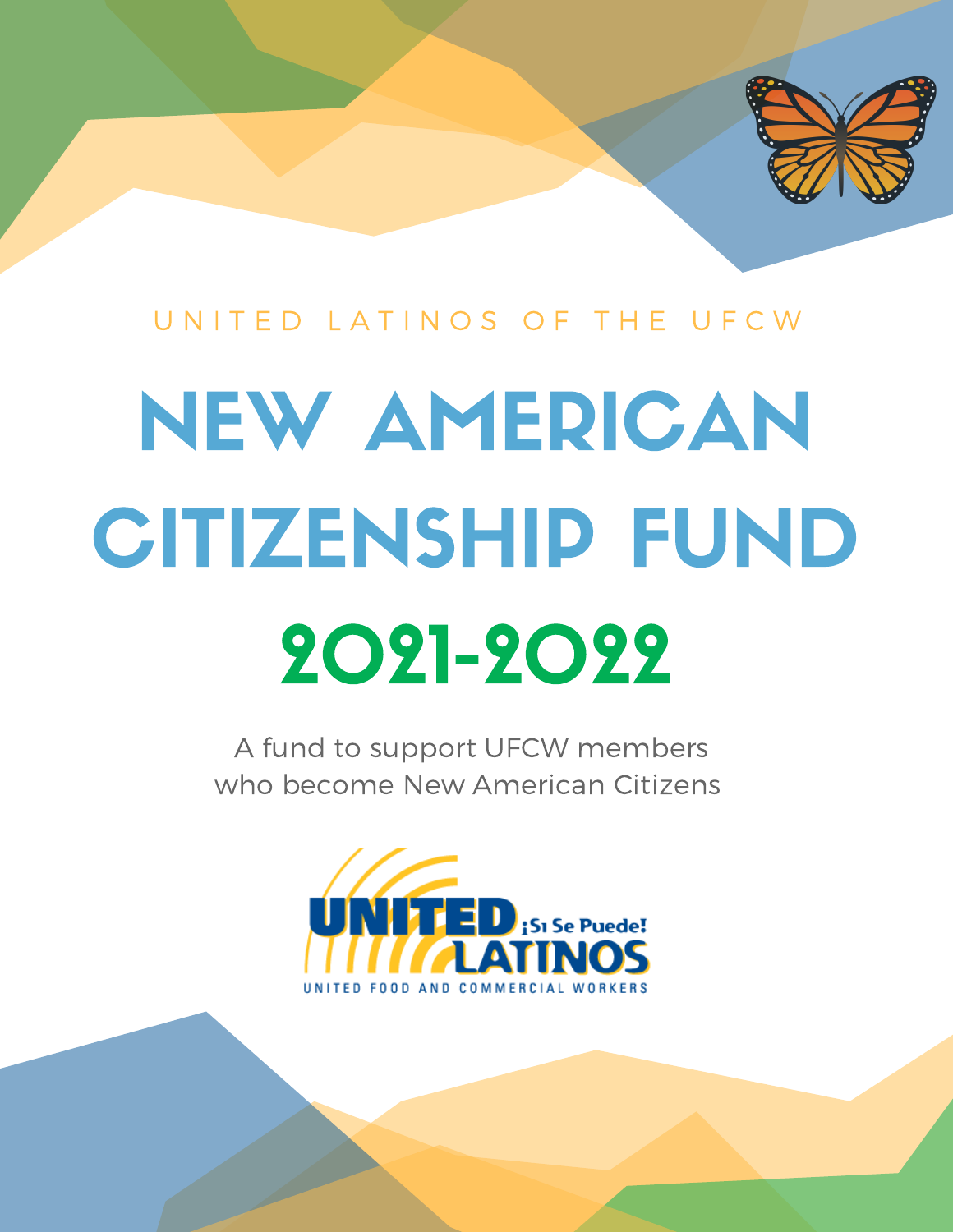

# UNITED LATINOS OF THE UFCW **New American Citizenship Fund**

## A fund to support UFCW members who become New American Citizens

The New American Citizenship Fund is made possible by UFCW local union support to the United Latinos of the UFCW. The Award is for UFCW members who have recently become U.S. citizens and who have demonstrated a strong commitment to building a stronger voice for workers in their Union and in their community through active engagement in advancing social and economic justice.

The United Latinos of the UFCW has created a special fund that will distribute awards in the amount of \$600.00 per member. The New American Citizenship Fund is open to all UFCW members and will renew every year pending a vote from the United Latinos Board.

# **WHO IS ELIGIBLE & HOW TO APPLY:**

- Applicants must be UFCW members in good standing at the time of the application and commit to becoming active participants in their Union and in their communities.
- Applicants must agree to provide a minimum of ten (10) volunteer hours to a project, program, or campaign as designated by the sponsoring UFCW Local Union.
- UFCW members applying for the New American Citizenship Fund must provide a copy of their naturalization certificate and proof of payment to USCIS dated on or after **December 1, 2019.**
- Applicants must provide a sponsor letter from their UFCW Local Union President along with all supporting documents and forms and submit to: **UnitedLatinos@ufcw2.org**

#### **SUPPORTING DOCUMENTS CHECKLIST:**

- Sponsor letter from Local Union President
- Copy of Naturalization Certificate
- Proof of payment to USCIS
- Media Release Form
- Member Photo and Quote

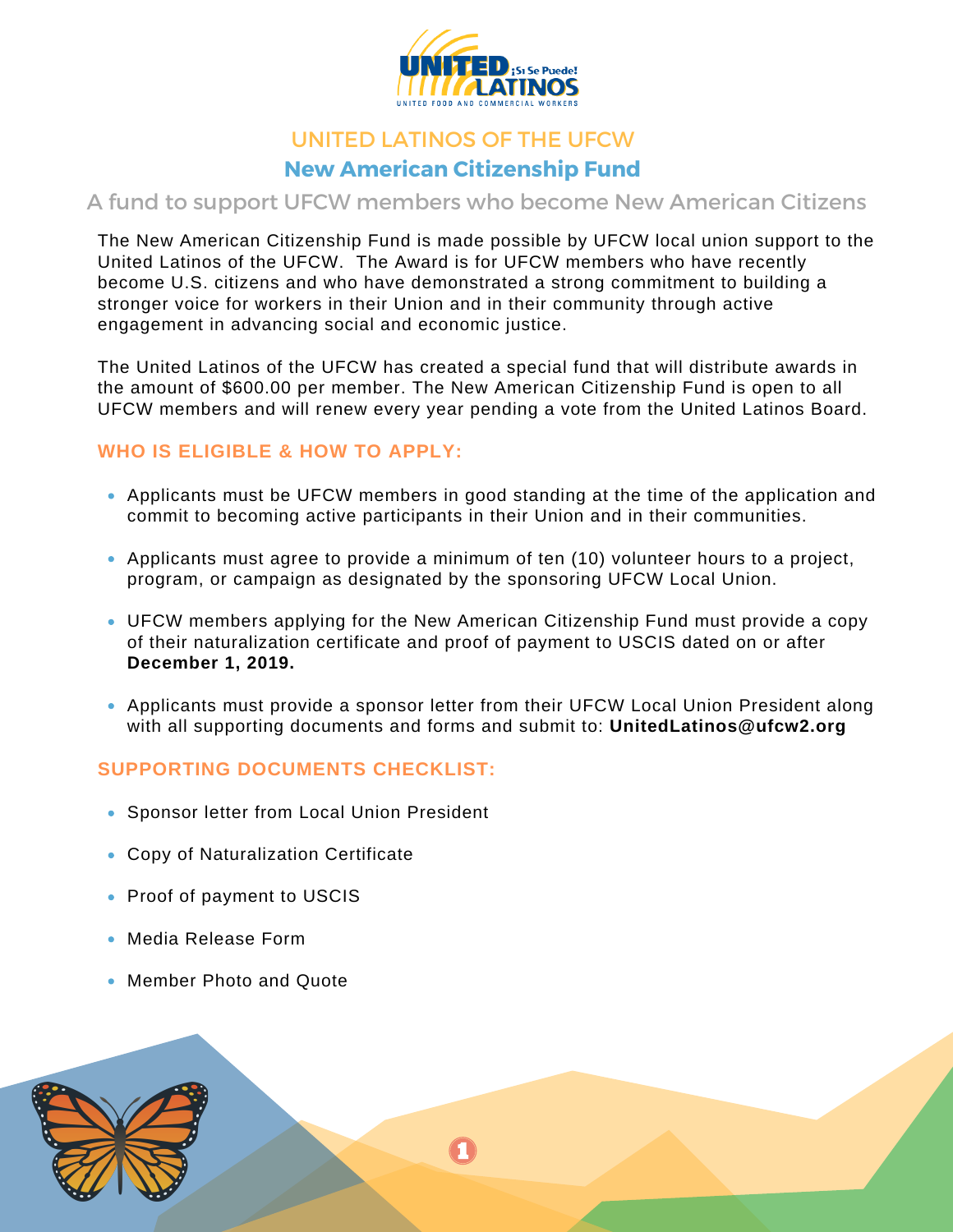

# UNITED LATINOS OF THE UFCW **New American Citizenship Fund**

A fund to support UFCW members who apply for U.S. Citizenship

### **PLEASE NOTE IMPORTANT INFORMATION:**

- The application period is from **12/1/2021 to 3/1/2022**
- We will only consider applications submitted during that application period.
- All awards are based on available funds.
- Each applicant may only apply once for the award.
- If you have previously applied and have not been awarded you must resubmit your application and qualify under the new requirements.
- Make sure to include the number of years/months of membership in the sponsor letter.
- Include a Local Union contact information that we can reach out to (name, email, and phone number).
- All copies or scanned documents must be legible!
- Member's photos must be in electronic format (no scanned photocopies please).
- Attach proof in case of the applicant's change of name.

#### **NOTIFICATION:**

Awards will be granted until the fund is exhausted. In the event that happens, Locals will be notified. **If awarded, the United Latinos of the UFCW will send the check to UFCW Local Union President by mail, in the following order:**

Applications received December 1 through December 31 will receive checks the first week of February Applications received January 1 through January 31 will receive checks the first week of March Applications received February 1 through February 28 will receive checks the first week of April

We will try and adhere to this timeline, and please note that unforeseen circumstances may delay the process.

# **NO AWARD WILL BE GIVEN UNLESS ALL REQUIREMENTS ARE SATISFIED**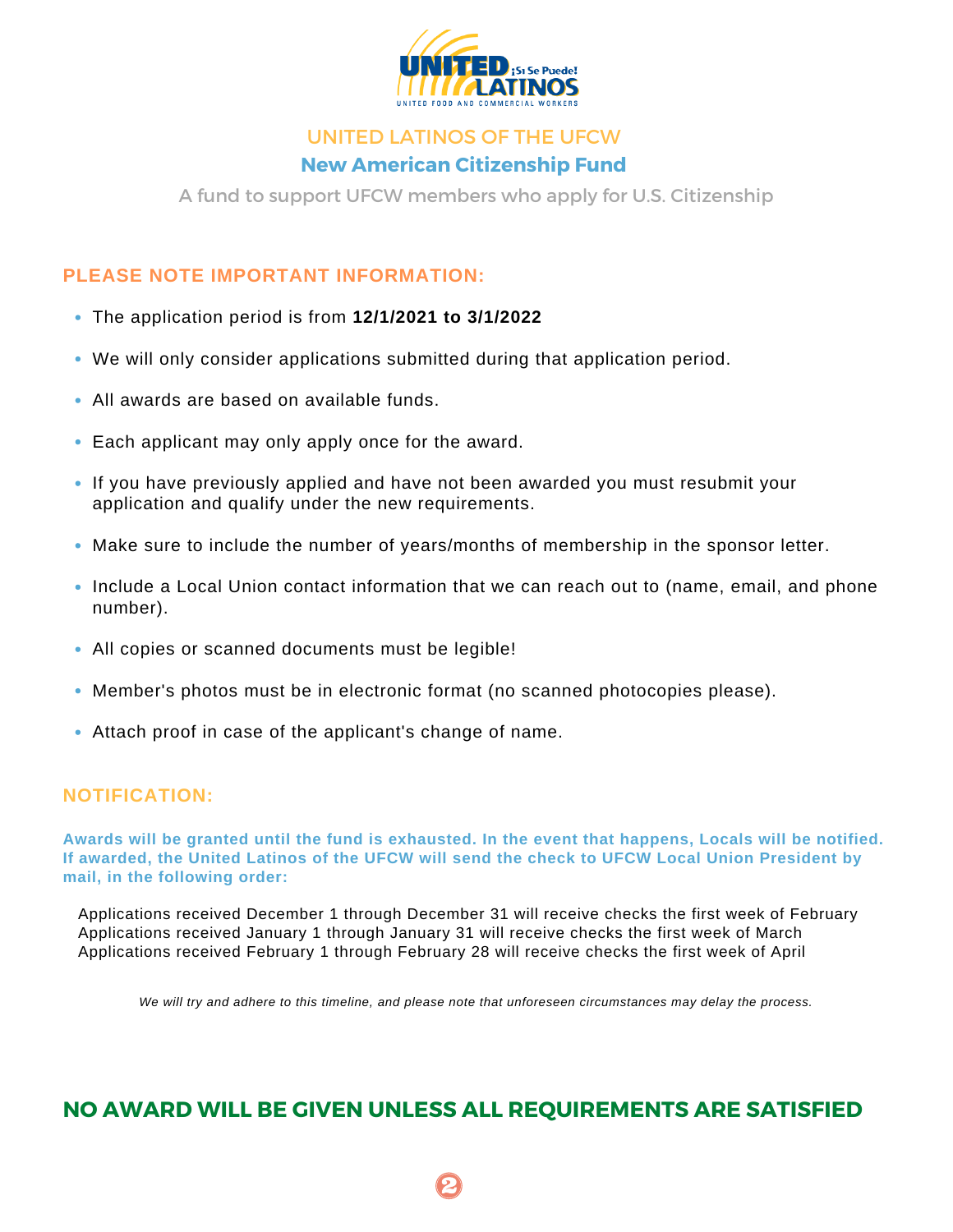

# UNITED LATINOS OF THE UFCW **New American Citizenship Fund**

A fund to support UFCW members who apply for U.S. Citizenship

# **SAMPLE LETTER OF SUPPORT**

Date

Via e-mail

United Latinos of the UFCW Martin Rosas, Secretary-Treasurer UnitedLatinos@ufcw2.org

Re: The New American Citizenship Fund

Dear President Rosas,

| I am the president of UFCW Local                                                                                                                                                                                               |  |  | . It is with great pleasure that I write                                                  |  |  |  |  |
|--------------------------------------------------------------------------------------------------------------------------------------------------------------------------------------------------------------------------------|--|--|-------------------------------------------------------------------------------------------|--|--|--|--|
| this letter in support of                                                                                                                                                                                                      |  |  | . She/he/they has/have been a                                                             |  |  |  |  |
| member of local for the state of the state of the state of the state of the state of the state of the state of the state of the state of the state of the state of the state of the state of the state of the state of the sta |  |  | years. He/she/they is/are a member in good                                                |  |  |  |  |
|                                                                                                                                                                                                                                |  |  | standing and have committed to volunteer a minimum of 10 hours to our Local. I am proud   |  |  |  |  |
| to support their application to the New American Citizenship Fund and welcome the                                                                                                                                              |  |  |                                                                                           |  |  |  |  |
| opportunity to count a member of our local as a "New American" in our Union and in our                                                                                                                                         |  |  |                                                                                           |  |  |  |  |
| community. Enclosed, please find proof of the application fee paid to USCIS and a copy of                                                                                                                                      |  |  |                                                                                           |  |  |  |  |
|                                                                                                                                                                                                                                |  |  | the applicants Naturalization Certificate along with all supporting documents. We request |  |  |  |  |
| your consideration for the \$600.00 New American Citizenship Fund on behalf of                                                                                                                                                 |  |  |                                                                                           |  |  |  |  |

Sincerely,

 $\mathcal{L}_\text{max}$  and  $\mathcal{L}_\text{max}$  and  $\mathcal{L}_\text{max}$ 

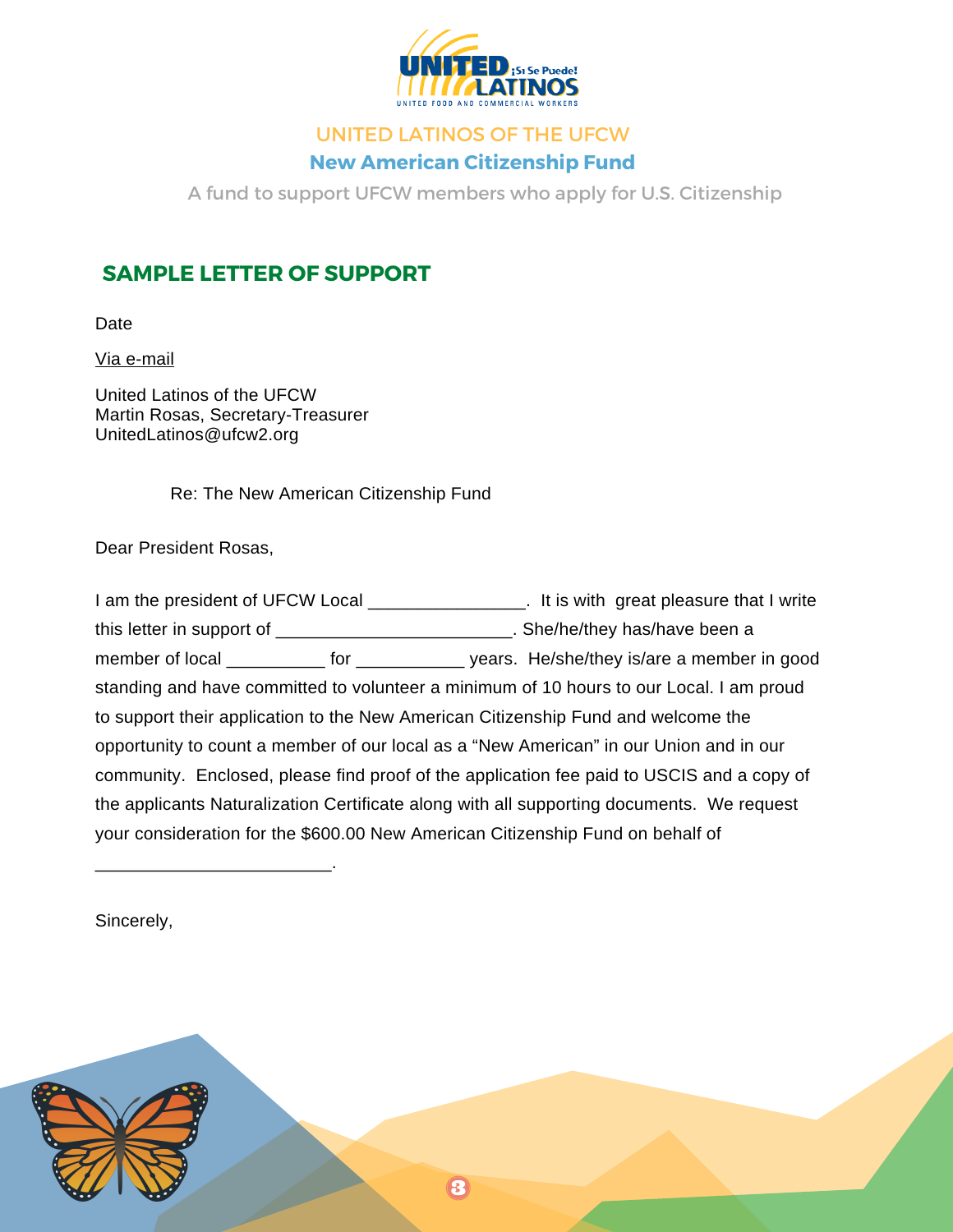

#### **New American Citizenship Fund**

A fund to support UFCW members who apply for U.S. Citizenship

#### MEDIA RELEASE FORM

I, the contract of the United Latinos of the UFCW, hereinafter known as the "Media" to use my image (photographs and/or video) for use in Media publications including:

(Check All That Apply)

❏- Videos ❏- Email Blasts ❏- Recruiting Brochures ❏- Newsletters ❏- Magazines ❏- General Publications ❏- Website and/or Affiliates

I hereby waive any right to inspect or approve the finished photographs or electronic matter that may be used in conjunction with them now or in the future, whether that use is known to me or unknown, and I waive any right to royalties or other compensation arising from or related to the use of the image.

Please initial the paragraph below which is applicable to your present situation:

\_\_\_\_\_ - I am 20 years of age or older and I am competent to contract in my own name. I have read this release before signing below, and I fully understand the contents, meaning and impact of this release. I understand that I am free to address any specific questions regarding this release by submitting those questions in writing prior to signing, and I agree that my failure to do so will be interpreted as a free and knowledgeable acceptance of the terms of this release.

Signature: \_\_\_\_\_\_\_\_\_\_\_\_\_\_\_\_\_\_\_\_\_\_\_\_\_\_\_\_\_\_\_\_ Date: \_\_\_\_\_\_\_\_\_\_\_\_\_\_\_\_\_\_\_\_\_\_\_

Name (please print): **We have also constant** 

*Why I applied to become a U.S. Citizen?, How will the New American Citizenship Scholarship help me in the process of becoming a citizen, or How has my local supported me in becoming a U.S. Citizen?*

\_\_\_\_\_\_\_\_\_\_\_\_\_\_\_\_\_\_\_\_\_\_\_\_\_\_\_\_\_\_\_\_\_\_\_\_\_\_\_\_\_\_\_\_\_\_\_\_\_\_\_\_\_\_\_\_\_\_\_\_\_\_\_\_\_\_\_\_\_\_\_\_\_\_

\_\_\_\_\_\_\_\_\_\_\_\_\_\_\_\_\_\_\_\_\_\_\_\_\_\_\_\_\_\_\_\_\_\_\_\_\_\_\_\_\_\_\_\_\_\_\_\_\_\_\_\_\_\_\_\_\_\_\_\_\_\_\_\_\_\_\_\_\_\_\_\_\_\_

\_\_\_\_\_\_\_\_\_\_\_\_\_\_\_\_\_\_\_\_\_\_\_\_\_\_\_\_\_\_\_\_\_\_\_\_\_\_\_\_\_\_\_\_\_\_\_\_\_\_\_\_\_\_\_\_\_\_\_\_\_\_\_\_\_\_\_\_\_\_\_\_\_\_

\_\_\_\_\_\_\_\_\_\_\_\_\_\_\_\_\_\_\_\_\_\_\_\_\_\_\_\_\_\_\_\_\_\_\_\_\_\_\_\_\_\_\_\_\_\_\_\_\_\_\_\_\_\_\_\_\_\_\_\_\_\_\_\_\_\_\_\_\_\_\_\_\_\_

\_\_\_\_\_\_\_\_\_\_\_\_\_\_\_\_\_\_\_\_\_\_\_\_\_\_\_\_\_\_\_\_\_\_\_\_\_\_\_\_\_\_\_\_\_\_\_\_\_\_\_\_\_\_\_\_\_\_\_\_\_\_\_\_\_\_\_\_\_\_\_\_\_\_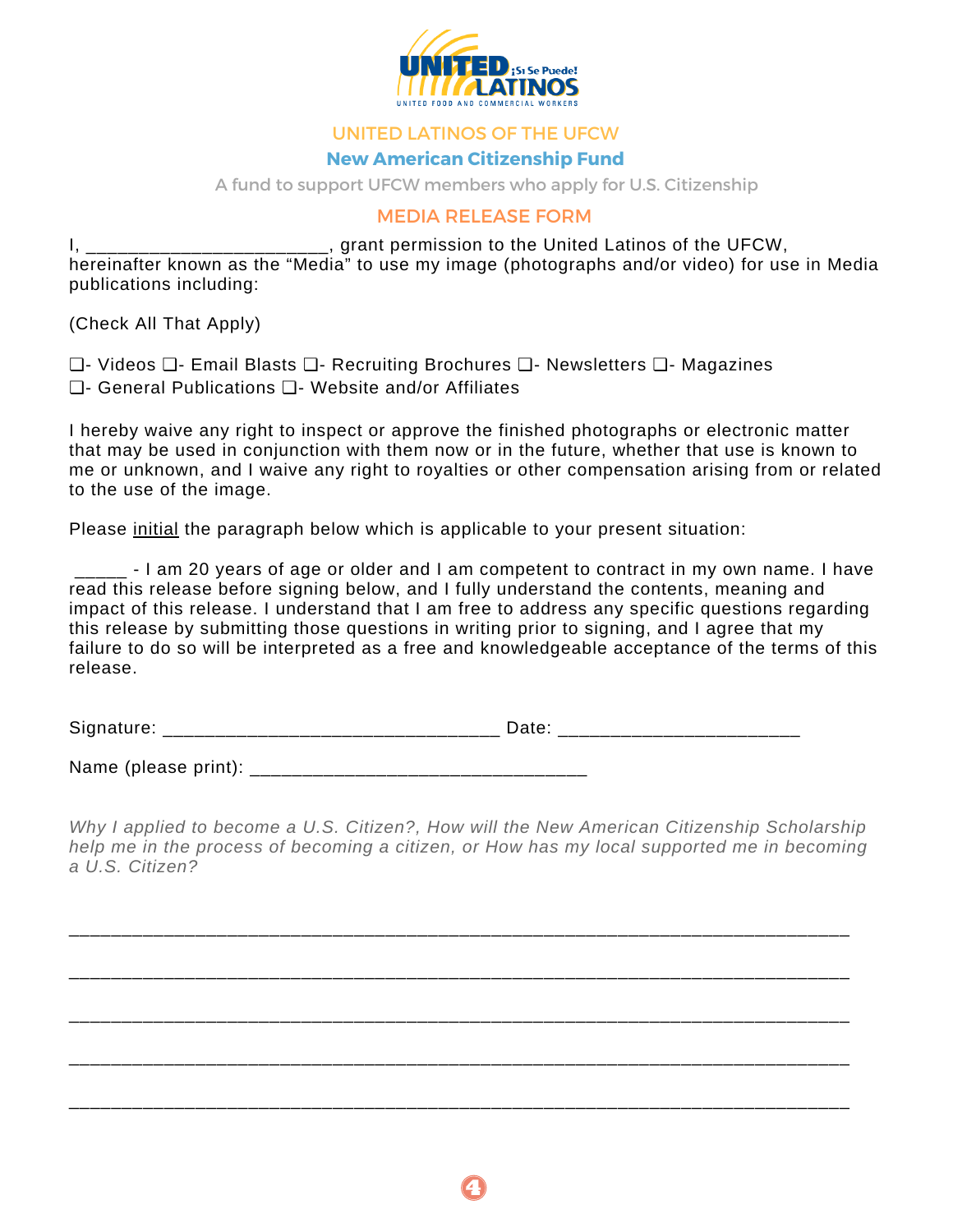

#### **New American Citizenship Fund**

A fund to support UFCW members who apply for U.S. Citizenship

#### FORMA DE AUTORIZACION

Yo, \_\_\_\_\_\_\_\_\_\_\_\_\_\_\_\_\_\_\_\_\_\_\_, me permito autorizar a United Latinos de UFCW para usar mi imagen (ya sea en fotografia o video) para su uso en medios de comunicacion y publicaciones, includenyo:

(Marque todas las que aplican)

❏- Videos ❏- Email Masivos ❏- Redes Socialeds y Contenido Digital ❏- Medios Impresos ❏- Avisos Publicitarios ❏- Pagina Web y Afiliadas

Por la presente renuncio a cualquier derecho de inspeccionar o aprobar las fotografias editadas, videos, o material electronico que pueda ser usado en respecto ahora o en el futuro, ya sea que su uso sea conocido o desconocido, y renuncio a cualquier derecho de regalias u otra compensacion que surja o este relacionadas con el uso de la imagen.

Por favor, escriba sus iniciales en el parrago que aplicque a la represente situacion:

\_\_\_\_\_ - Tengo 20 años o mas y tengo competencia legal para contratar en nombre propio. He leido esta autorizacion antes de firmarla y entiendo en su totalidad su contenido, significado e impacto. Entiendo que soy libre de realizar cualuier pregunta especifica en relacion con esta autorizacion por escrito y previo a la firma de este, y estoy de acuerdo en que el no hacerlo sera interpretado como una aceptacion libre y con conocimiento de los terminos de esta autorizacion.

Signature: \_\_\_\_\_\_\_\_\_\_\_\_\_\_\_\_\_\_\_\_\_\_\_\_\_\_\_\_\_\_\_\_ Date: \_\_\_\_\_\_\_\_\_\_\_\_\_\_\_\_\_\_\_\_\_\_\_

Name (please print): \_\_\_\_\_\_\_\_\_\_\_\_\_\_\_\_\_\_\_\_\_\_\_\_\_\_\_\_\_\_\_\_

¿*Porque solicite convertirme en cuidadano de los EE.UU? ¿Como me ayudara esta beca en el proceso de convertirme en cuidadano o como me ha apoyado mi Union Local para convertirme en cuidadano de los EE.UU?*

\_\_\_\_\_\_\_\_\_\_\_\_\_\_\_\_\_\_\_\_\_\_\_\_\_\_\_\_\_\_\_\_\_\_\_\_\_\_\_\_\_\_\_\_\_\_\_\_\_\_\_\_\_\_\_\_\_\_\_\_\_\_\_\_\_\_\_\_\_\_\_\_\_\_

\_\_\_\_\_\_\_\_\_\_\_\_\_\_\_\_\_\_\_\_\_\_\_\_\_\_\_\_\_\_\_\_\_\_\_\_\_\_\_\_\_\_\_\_\_\_\_\_\_\_\_\_\_\_\_\_\_\_\_\_\_\_\_\_\_\_\_\_\_\_\_\_\_\_

\_\_\_\_\_\_\_\_\_\_\_\_\_\_\_\_\_\_\_\_\_\_\_\_\_\_\_\_\_\_\_\_\_\_\_\_\_\_\_\_\_\_\_\_\_\_\_\_\_\_\_\_\_\_\_\_\_\_\_\_\_\_\_\_\_\_\_\_\_\_\_\_\_\_

\_\_\_\_\_\_\_\_\_\_\_\_\_\_\_\_\_\_\_\_\_\_\_\_\_\_\_\_\_\_\_\_\_\_\_\_\_\_\_\_\_\_\_\_\_\_\_\_\_\_\_\_\_\_\_\_\_\_\_\_\_\_\_\_\_\_\_\_\_\_\_\_\_\_

\_\_\_\_\_\_\_\_\_\_\_\_\_\_\_\_\_\_\_\_\_\_\_\_\_\_\_\_\_\_\_\_\_\_\_\_\_\_\_\_\_\_\_\_\_\_\_\_\_\_\_\_\_\_\_\_\_\_\_\_\_\_\_\_\_\_\_\_\_\_\_\_\_\_